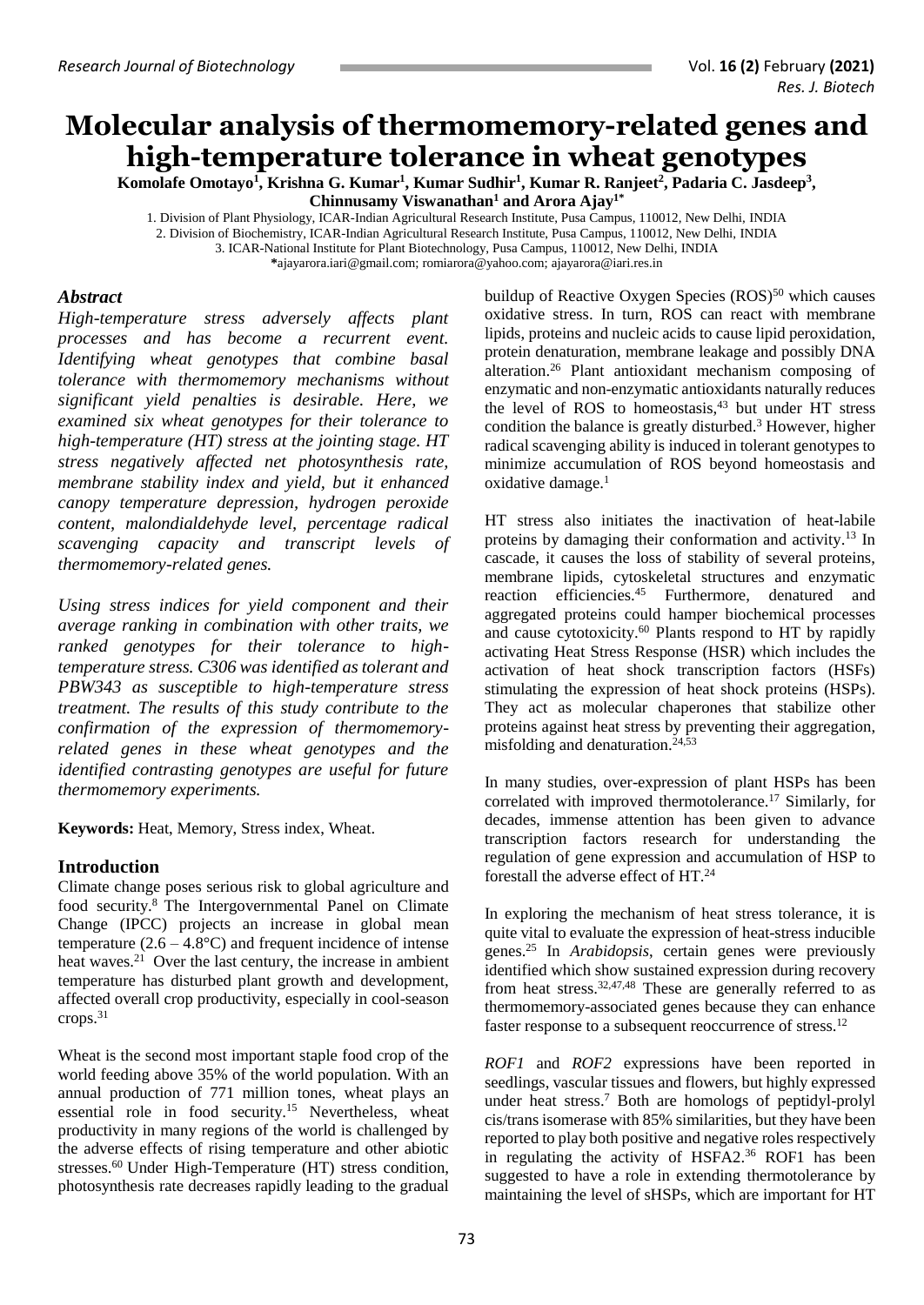stress survival. Under normal conditions, ROF1 binds HSPs HSP90.1 and localizes in the cytoplasm, but with exposure to heat stress, ROF  $1 - HSP$  90.1 complex is nuclearlocalized, where HSFA2 interacts with HSP 90.1 and synthesizes small HSP transcripts.<sup>36</sup>

Sedaghatmehr et al<sup>47</sup> noted that FtsH6 negatively regulates thermo-memory through cpHSP21 abundance which showed that HSP21 in *Arabidopsis* is essential for increasing thermomemory capacity. The memory of heat stress rapidly reduces in the absence of HSA32,<sup>11</sup> which affects long-term but not short-term acclimation. HSP101 protein has been identified upstream of HSA32 enhancing its translation during heat stress recovery.<sup>32</sup>

In wheat, many studies in relation to HT stress-tolerant mechanisms have been carried out with a focus on basal and acquired tolerance mechanism.35,41 Recently, some studies have reported stress memory in wheat.<sup>37,56,60</sup> This study evaluated selected wheat genotypes for their tolerance mechanism in response to HT stress and expression of thermomemory-related genes in order to identify contrasting genotypes which can be proposed for future thermomemoryrelated experiments in wheat.

## **Material and Methods**

**Plant Materials and temperature treatment:** Six (6) spring wheat (*Triticum aestivum* L.) genotypes i.e. C 306, PBW 343, WL 711, Chiriya 7, Raj 3765 and Dharwar Dry, previously characterized for heat and drought stress tolerance5,23 were sown in 6 inches pots in December 2017, under ambient temperature condition in the net house, from germination stage until jointing stage (i.e. Feeke's scale 6 – 7 approx. 65 – 72 days after sowing). Using the climate controlled facility of the Division of Plant Physiology, one set of three (3) replications was subjected to the HT stress of 45 $\degree$ C for 4 hours (between 10:30 am  $-$  2:30 pm) daily for 5 consecutive days. Meanwhile, the second set of pots in three (3) replications was kept in ambient temperature as a control. The same light intensity, humidity, irrigation, fertilizer application and other agronomy practices were applied to both control and heat-treated pots.

**Canopy Temperature Depression:** Canopy temperature was measured by using a hand-held Infrared thermometer (AmiciKart® Digital Laser IR Infrared Thermometer-GM320) and measurements were taken with the thermometer held at an appropriate angle and distance from the edge of the pots. On the 5<sup>th</sup> day during stress, an infrared thermometer was used to measure the temperature of the leaves and a mercury thermometer was used to measure the ambient and control chamber temperatures. Canopy Temperature Depression (CTD) was calculated according to Reynolds et al.<sup>44</sup>

**Net photosynthesis and SPAD Chlorophyll:** Net photosynthetic rate (Pn) of the topmost fully expanded leaf was measured on the 5<sup>th</sup> day during stress with a portable

photosynthesis system (LI-6400, LI-COR, Inc., USA). Measurements were performed under light-saturated conditions (1200 mmol photon  $m^2 s^{-1}$ ) at a constant flow rate of 500 mL min-1 and block temperature was adjusted according to the temperature of the controlled chamber. The greenness of the same leaf samples was measured by using Minolta chlorophyll meter (SPAD-502DL Plus Konica Minolta Sensing Inc. Japan).

**Hydrogen Peroxide:** The determination of hydrogen peroxide content was based on the formation of titaniumhydro peroxide complex.<sup>39</sup> Fresh wheat leaves  $(0.1g)$ collected from the most fully expanded leaf on the 5<sup>th</sup> day during heat stress were ground in liquid nitrogen and homogenized in 5 ml chilled acetone. The homogenate was filtered with Whatmann No. 1 filter paper; 2 ml of titanium reagent and 2.5 ml of ammonium hydroxide solution were added to the filtrate for the formation of titanium-hydro peroxide complex. The reaction mixture was centrifuged at  $10,000 \times$  g for 10 min and the precipitate formed was dissolved in 2 M Conc. sulphuric acid (5ml) and then centrifuged again. The absorbance of the supernatant was measured using a spectrophotometer at 415 nm wavelength against the blank sample. Hydrogen peroxide content was expressed as μmol g−1 fresh weight.

**Lipid peroxidation:** Oxidative damage or peroxidation of lipid membranes commonly expressed as the concentration of malondialdehyde (MDA) was determined by TBARs (thiobarbituric acid reactive substances) assay and carried out as per given protocol.<sup>19</sup> Leaf samples  $(0.1 \text{ g})$  collected from the most fully expanded leaf on the  $5<sup>th</sup>$  day during heat stress were crushed with liquid nitrogen and homogenized in 2 ml trichloroacetic acid (0.1%). The homogenate was centrifuged at 12,000×g for 10 min and 1 ml of MDA extract from the supernatant was added to 4 ml of 20% trichloroacetic acid containing 0.5% thiobarbituric acid. The mixture was incubated at 95°C in a water bath for 30 min and the reaction was stopped by placing the reaction tubes on ice-water.

The solution was centrifuged at  $12,000 \times g$  for 10 min and the absorbance of the supernatant was measured at 532 nm and 600 nm. The concentration of MDA was determined by subtracting value for non-specific absorption at 600 nm from the absorbance at 532 nm and MDA-TBA complex (red pigment) was calculated from the extinction coefficient value (155mM<sup>-1</sup> cm<sup>-1</sup>).

**Membrane stability index (MSI):** MSI was estimated according to Sairam<sup>46</sup> using electrical conductivity meter (LabMan Scientific Instruments Pvt. Ltd.). 100 mg of leaf sample collected from the most fully expanded leaf on the 5 th day during heat stress was kept in 10 ml double-distilled water in two sets. One set of control and heat-stressed samples was heated at 40°C for 30 min in a water bath and the electrical conductivity was estimated as C1. The second set was boiled at 100°C for 10 min and the electrical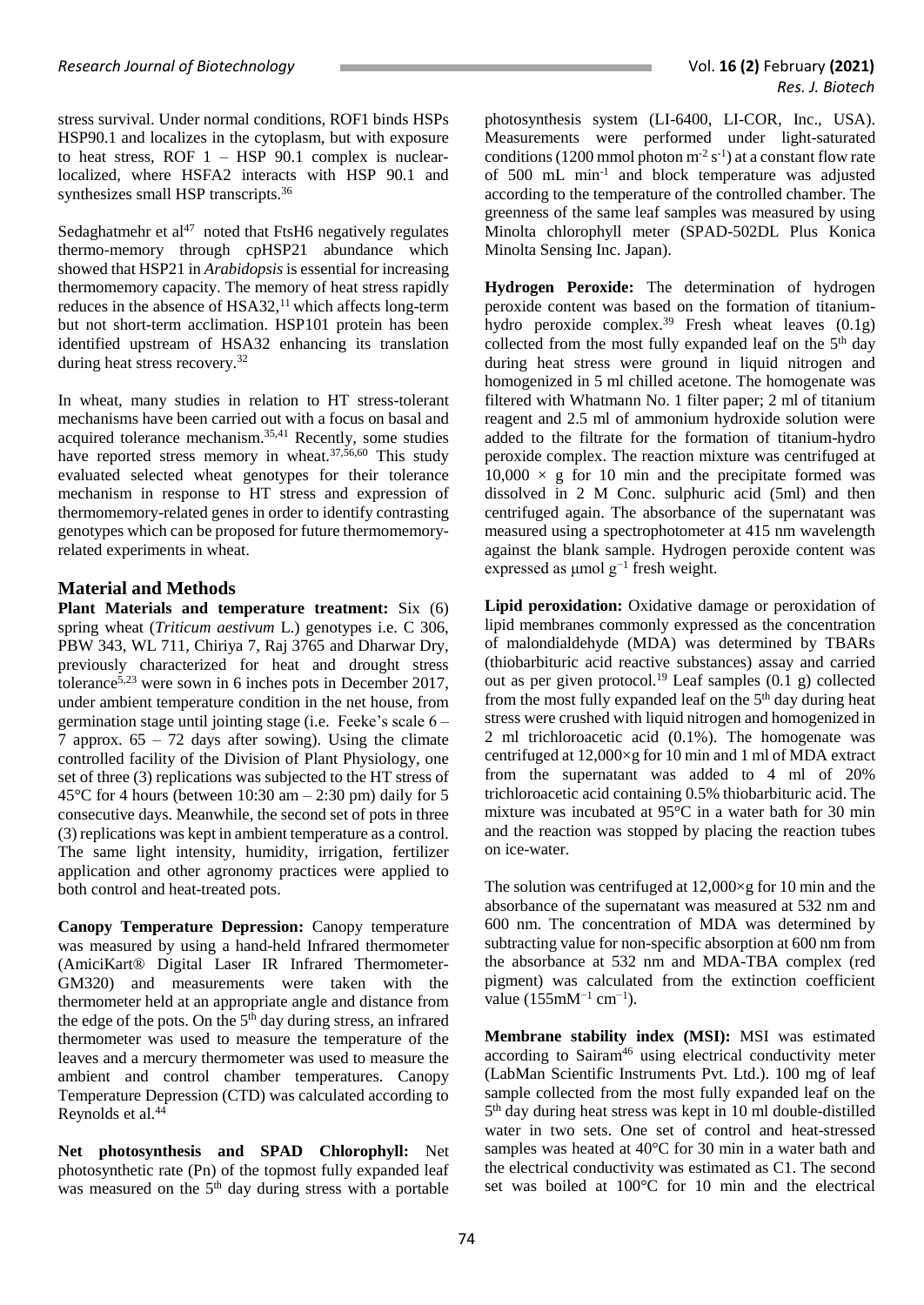conductivity was estimated as C2. MSI was calculated using the formula:

#### $MSI = [1 - (C1/C2)] \times 100$

**Total antioxidant activity:** DPPH (2, 2-Diphenyl-1 picrylhydrazyl) was used to determine the total antioxidant activity<sup>9</sup> by evaluating the antiradical activity of treated and control samples. Leaf sample of 0.1 g collected from the most fully expanded leaf on the 5th day during heat stress was extracted in 1 ml methanol and centrifuged at 4,000 g for 10 min and 0.1 ml of the extract was added to 3.9 ml of 0.06 mM DPPH solution. The mixture was incubated in dark and at room temperature for 30 min, after which the absorbance was recorded at 515 nm. Radical scavenging activity of DPPH in percentage was estimated using the formula below:

% DPPH radical scavenging activity

$$
= 1
$$
  
 
$$
- Absorbance of sample
$$
  
 
$$
- Absorbance of control(DPPH) × 100
$$

**Gene expression analysis:** Based on available literature, five (5) thermomemory-related genes were selected for expression analysis, $47,49,57$  these include; Small HSP *TaHSP26.*6 (AF097656.1), Heat shock associated protein TaHSA32 (BJ290222.1 and CJ674683.1), TaHSP101 (AF174433.1), Metalloprotease TaFtsH2 (KX037456.1) and rotamase FK506-binding protein ROF1 (TaFKBP62c-2B; KU350629.1). Real-time quantitative Reverse Transcriptase Polymerase Chain Reaction (qRT-PCR) analysis was performed to evaluate their expression under temperature treatment in wheat genotypes.

From the most fully expanded leaf for each biological replicate on the 5<sup>th</sup> day, heat stress samples were collected immediately after 4 hours HT stress, flash-frozen with liquid nitrogen and stored in -80°C prior to RNA isolation. Using trizol method (RNAiso Plus, TaKaRa Bio Inc.) total RNA was isolated from each replicate, 5 μg of total RNA were subjected to DNase I treatment (Promega) and used for 1<sup>st</sup> strand cDNA synthesis with Oligo (dt) primer of PrimeScript IV (TaKaRa). The cDNA was quantified via NanoDrop and diluted to 20ng  $\mu$ l<sup>-1</sup> for qRT-PCR reactions in 48-well plates in a Real-Time PCR system (Applied Biosystems, Foster City, CA) using KAPA SYBR® FAST qPCR Master Mix (2X) Kit.

Gene of interest sequences was obtained from Genbank based on blast results. Primers were designed using IDT primer designing tools [\(https://eu.idtdna.com/pages\)](https://eu.idtdna.com/pages), the quality of primers was checked with Oligo Analyser (IDT, USA) and synthesis was done commercially.

Each qRT-PCR reaction (10 μl) consists of 3.1 μl water, 0.3 μl (200 nM) each of forward and reverse primers, 5 μl of  $2X$ SYBR Green Master Mix and 1 μl (20ng/ul) of cDNA. The qRT-PCR program consisted of one cycle at 95 °C for 3 min followed by 40 cycles at 95  $\degree$ C for 10s and 60  $\degree$ C for 30 s.

After amplification, melt curve analysis was carried out using a program with one cycle of 95 °C for 15s, 60 °C for 1 min and 95 °C held in the step acquisition mode. A negative control without cDNA template was added to each plate to evaluate the overall specificity. For normalization of the total cDNA in each reaction, *TaActin* (Accession number: AB181991.1) was co-amplified as an internal control and its expression was used to normalize all data.

Each sample was biologically replicated twice with two technical replications. Data were analyzed using control samples as the calibrator for relative levels of gene expression using the  $2^{-\Delta\Delta C_T}$  method.<sup>33</sup> An online tool, CIMminer was used to generate the heat map (https://discover.nci.nih.gov/cimminer/home.do). The sequence of primers used in this study is presented in online resources 1.

**Yield-related parameters:** At physiological maturity, five randomly selected wheat plants from each treatment were harvested manually, dried to constant weight and manually threshed to determine the harvest index, 1000-seed weight and grain yield per plant.

To determine the tolerant genotype, based on different index  $iPASTIC$  toolkit<sup>40</sup> was used to calculate and derive nine  $(6)$ yield‐based indices (*viz*. tolerance index (TOL), relative stress index (RSI), yield stability index (YSI), stress susceptibility index (SSI), stress tolerance index (STI) and yield index (YI)) and the ranking for each index was derived based on Spearman's rank-order correlation coefficients.<sup>51</sup>

**Statistical Analysis:** Data obtained from the experiment were statistically analyzed using SPSS Version 20.0 (SPSS Inc., Chicago, IL, USA). Significant differences observed among means of treatments were determined by Duncan's multiple range test (DMRT) at  $P < 0.05$ . At least three replicates per treatments were used.

#### **Results and Discussion**

HT stress is usually recurrent in nature, hence, arises the need for plants to adapt to fluctuating conditions as sessile organisms. The objective of this study was to test the hypothesis that wheat genotypes can acquire tolerance to HT stress and also express thermomemory associated genes.

To achieve this aim, we selected six spring wheat genotypes and subjected them to HT stress i.e. 45°C for 4 hours per day for five (5) consecutive days at jointing stage and then these plants were grown at normal temperature till maturity.

**Non-destructive phenotyping:** In response to heat stress, the plant increases transpiration rate to reduce leaf temperature and in turn, reduce the adverse effect of stress. CTD was significantly higher in PBW343, WL711, Chiriya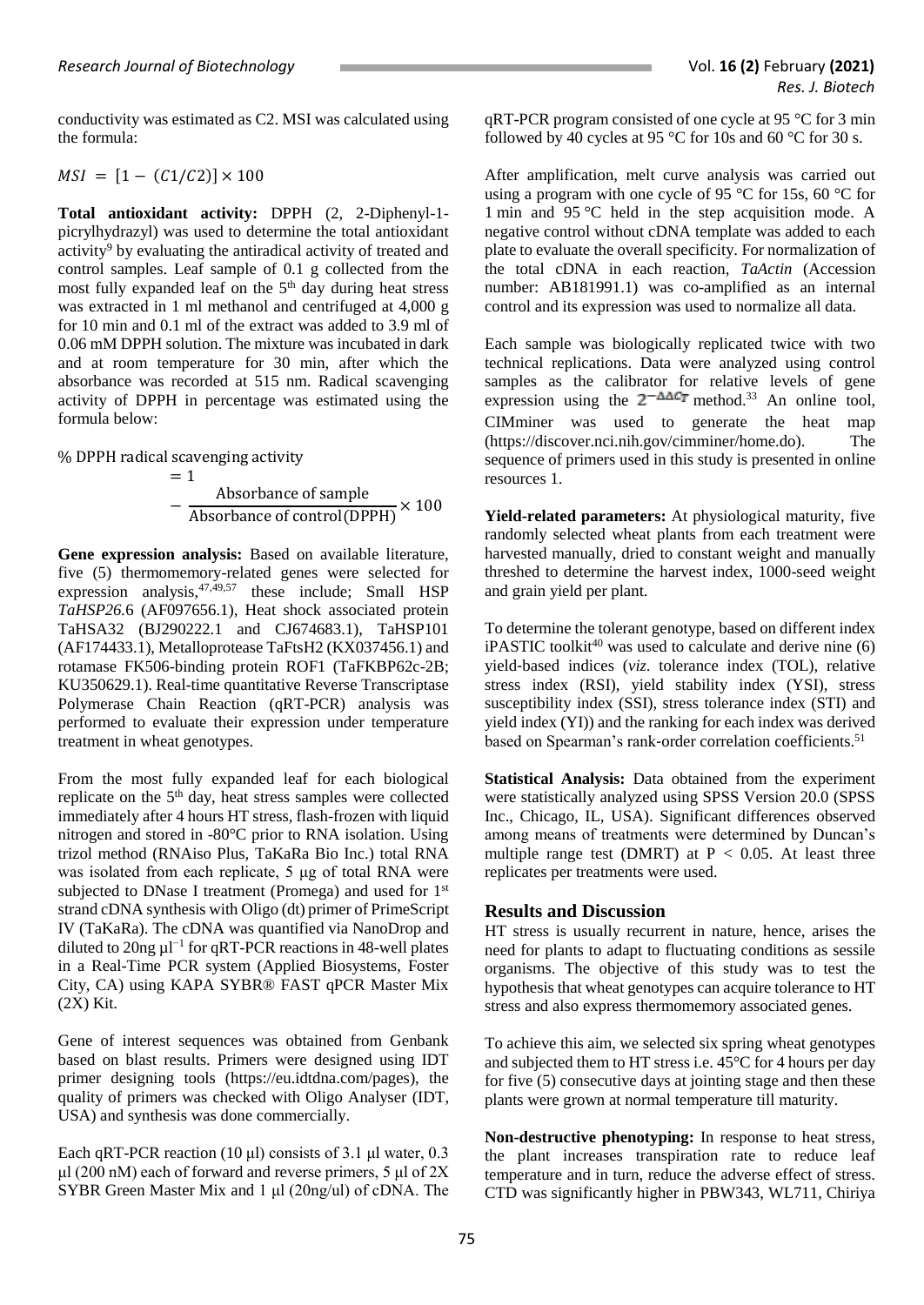7 and Dharwar dry under HT, while in C306 and Raj 3765, the CTD was almost the same under normal and HT stress condition (Fig. 1a).

Canopy temperature is an efficient index of screening plant under heat stress condition. Evapotranspiration has been shown to play a protective role against HT stress through cooling of the leaf.<sup>56</sup>

In recent studies, researchers proposed that the better cooling effect noted in tolerant genotypes might be due to acclimation of stomata such as higher stomatal density, bigger stomatal and pore size under heat stress. 37,61

This is in good agreement with our results that CTD increased under HT stress and significant increment was observed in Chiriya 7, WL 711 and Dharwar Dry (Fig. 1a). These results showed that genotypic variations in CTD under HT stress observed in this study are in accordance with previous reports. 51

Soil Plant Analysis Development (SPAD) chlorophyll evaluation was unable to statistically differentiate between the high temperature stressed plants and their controls (Fig. 1b), except for Dharwar Dry with a relatively higher greenness index (SPAD index) in control than in high temperature stressed plants.

High-temperature stress reduced the net photosynthesis significantly in all genotypes (Fig. 1c). Under control condition (i.e. ambient temperature) Chiriya 7 and Dharwar Dry had the highest net photosynthesis rate while under HT, Raj 3765 showed highest photosynthesis rate followed by Chiriya 7 and C306 respectively. In general, the reduction of net photosynthesis rate was highest in PBW 343 and lowest in two varieties (i.e. C306 and Raj 3765).

Leaves with warmer temperature than the optimum required for growth and development usually lead to perturbed physiological activities. It is widely reported that processes of photosynthesis are highly affected by HT stress and of the components of photosynthetic apparatus, the most susceptible component is photosystem II repair mechanism.<sup>2</sup>

As speculated by Wang et al,<sup>56</sup> the decline in net photosynthesis is ascribable to the reduction of photosystem II efficiency resulting from the observable changes in chlorophyll fluorescence. Similarly, under stressful condition, Greer et al<sup>16</sup> noted a considerable decrease in maximal photochemical efficiency of PS II.

Our result also indicates that HT stress reduced Pn (net photosynthesis rate) significantly in all the genotypes (Fig. 1c). Nevertheless, C306 relatively maintained higher Pn under stress condition. This shows that tolerant genotype could effectively minimize the adverse impact of HT stress on photosynthesis apparatus and it was previously highlighted by Allakhverdiev et al.<sup>2</sup>

**Biochemical and physiological analysis:** ROS is known to increase above homeostasis under HT or other stresses, as a result of the decline in photosynthetic capacity.6,29,50 Hydrogen peroxide content was significantly enhanced in PBW343, WL711, Raj 3765 and Dharwar dry (Fig. 2a), but not in C306 and Chiriya 7 under HT stress as compared with control. Significantly high  $H_2O_2$  content was observed in Raj 3765 and Dharwar Dry under HT stress.

Over-accumulation of electrons resulting from the block in photosynthetic electron transport in reaction centres of PSI and PSII and electron acceptors caused an increase in ROS production.<sup>6</sup> Previous report showed that HT sensitive genotypes accumulate hydrogen peroxide content  $(H_2O_2)$ more than that of tolerant genotypes under HT stress.<sup>4</sup>

In the present study, we also noticed a significant increase in  $H_2O_2$  content under heat stress in most of the genotypes (Fig. 2a) suggesting that oxidative stress was experienced by the plants subjected to HT stress. Nonetheless, C306 maintained the least  $H_2O_2$  content under HT stress.

Accumulated ROS can react with cellular membranes or thereby cause lipid peroxidation.<sup>26</sup> Lipid peroxidation increased significantly under HT stress (Fig. 2b) in PBW343, WL711 and Chiriya7 while in other genotypes (C306, Raj3765 and Dharwar Dry) the increase in MDA content was not significantly higher when compared with control.

MDA, a product of peroxidation of unsaturated fatty acids in phospholipids is frequently used as an indicator of that cell membrane damage caused by ROS. It is worth noting that WL711, Chiriya 7 and PBW343 had a significant increase in MDA content under HT stress (Fig. 2b). This could imply that they probably suffer more membrane damages than other genotypes *viz.* C306, Raj3756 and Dharwar dry, which had only a slight increase in MDA under HT stress condition as compared to control.

Membrane stability reduced significantly under stress condition in all the genotypes (Fig. 2c). Under HT stress, the MSI of PBW343 and WL711 were severely reduced while those of C306 and Chiriya7 maintained higher MSI (%). Under HT stress, plasmalemma lipid bilayer becomes highly fluid especially in susceptible genotypes, but lipid saturation of the membrane in tolerant genotypes enhances better membrane stability.<sup>28</sup>

This was found in our study where the membrane stability of WL711 and PBW343 genotypes were severely affected by the impact of the HT stress (Fig. 2c). Hence, this finding supports our observation about higher lipid peroxidation in the same genotypes.

In defence from toxic effects of ROS, plant utilizes different antioxidant pathways (enzymatic and non-enzymatic) to check excessive ROS accumulation. 43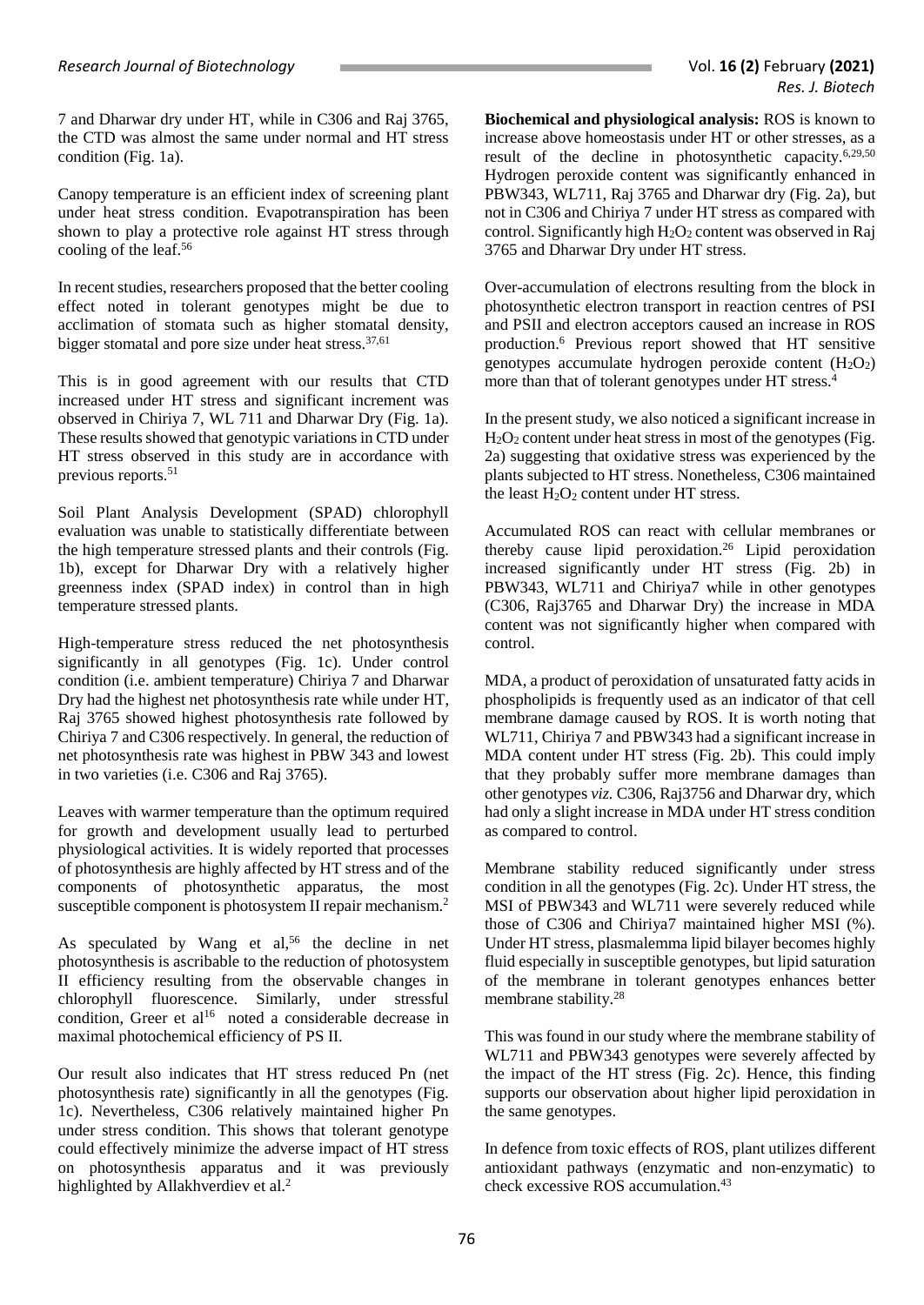

**Fig. 1: (a) Canopy Temperature Depression (CTD), (b) SPAD Chlorophyll, (c) Net Photosynthesis of wheat genotypes under Ambient (Control) and High-Temperature (Treatment) conditions. Mean ± S.E (results are the average of three replications). Different lowercase letter on top of the graph indicate significantly different means (DMRT post-hoc test, P < 0.05)**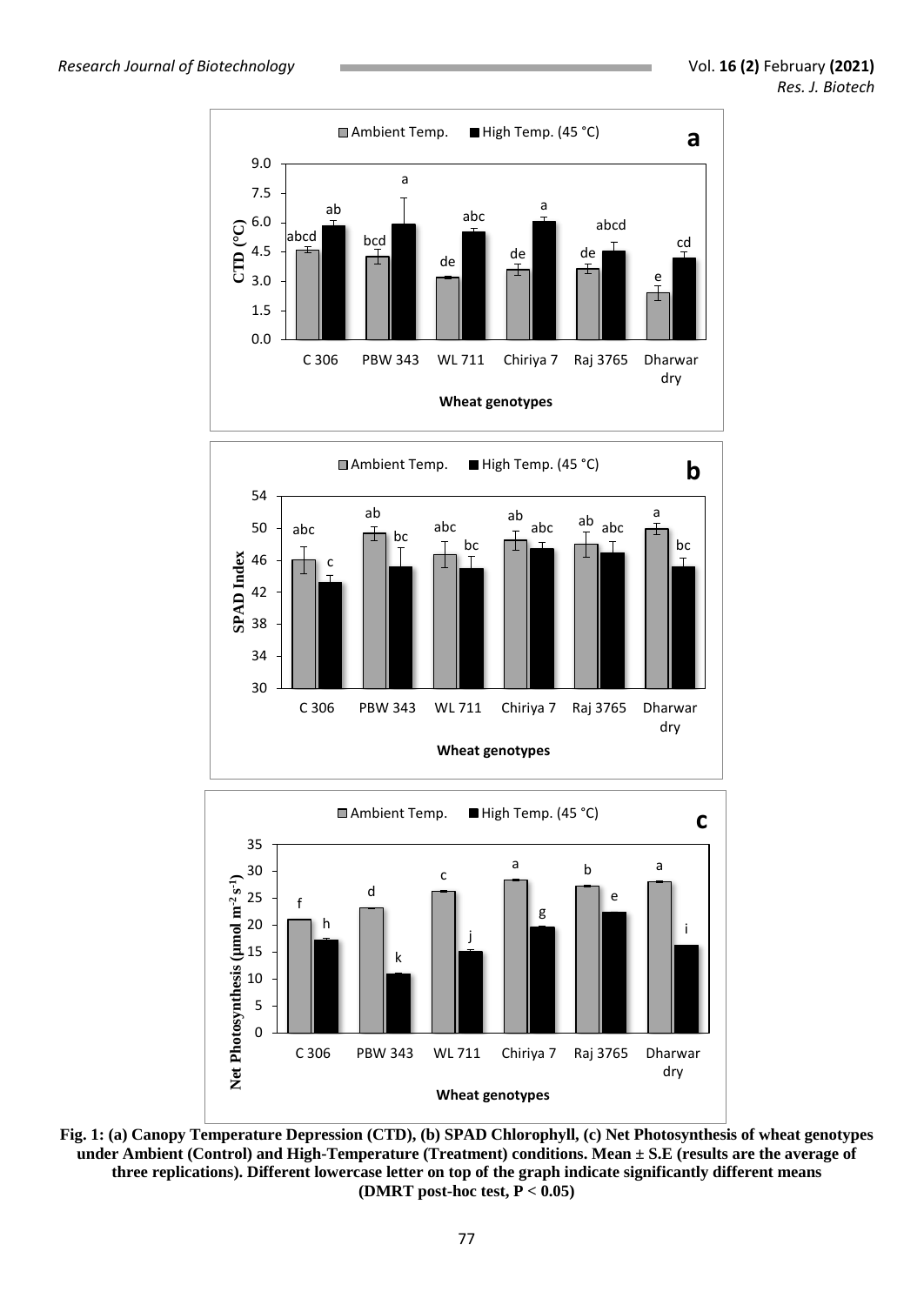Total antioxidant capacity (TAC) was estimated as the percentage DPPH scavenging activity of plants subjected to high and ambient temperature conditions. TAC was similar in all genotypes under non-stress conditions (Fig. 2d). HT stress increased the radical scavenging activity significantly  $(p < 0.05)$  in all the genotypes except WL 711 and Chiriya 7. In general, the highest total antioxidant capacity was induced by HT stress in C306 and Raj 3765. This was apparent in our findings (Fig. 2d) where the free radical scavenging activity of DPPH was greater in HT stressed plants as compared to control. Such an association was also demonstrated to occur in earlier studies.10,22 Similarly, C306 and Raj 3756 genotypes had the highest total antioxidant activity which could probably account for the basis of lower H2O<sup>2</sup> content observed in C306 genotype. A recent review by Suzuki et al also concluded that the tolerance of plants to stress combinations is resulting from the association of lower ROS accumulation or higher antioxidant capacity.

**Expression of thermomemory genes:** We hypothesized that subjecting wheat to HT stress i.e. 45°C for 4 hours per day for five (5) consecutive days with the recovery of approximately 16 hours each day would induce tolerance mechanism and expression of some thermomemory-related genes. Hence, expressions of thermomemory-related genes were analyzed.

ROF1 has been suggested to have a role in extending thermotolerance by maintaining the level of sHSPs which are important for HT stress survival. Under normal conditions, ROF1 binds HSP90.1 and localizes in the cytoplasm, but with exposure to heat stress, ROF  $1 - HSP$ 90.1 complex is nuclear-localized, where HSFA2 interacts with HSP 90.1 and synthesize small HSP transcripts.<sup>36</sup> *TaRof1* gene was significantly up-regulated in Raj 3765  $(-5.0 \text{ fold increase})$  and Dharwar Dry  $(-2.3 \text{ fold increase})$ , while in other genotypes, HT did not alter the expression level *TaRof1* (Fig. 3a).

Similarly, *TaFtsH2* gene was also significantly enhanced only in two genotypes *viz.* Raj 3765 (~6.2 folds) and Dharwar Dry (~4.6 folds) under HT stress (Fig. 3b), but given the same condition, its expression in other genotypes was statistically not significant. We noted a similar expression pattern in *FtsH2* and *Rof1*, where both genes were significantly higher in the same two genotypes (Fig. 3a,b) and we speculate that this observed expression difference is a genotypic variation. Sedaghatmehr et  $al<sup>47</sup>$ , noted that FtsH6 negatively regulate thermo-memory through cpHSP21 abundance in *Arabidopsis*. Hence, it would be essential to detect the cause upregulation in these genotypes (Raj 3765 and Dharwar Dry) per adventure, this could, in turn, lead to more protein accumulation in the absence of other post-transcriptional regulations. In plants, the first mode of defence against exposure to HT stress is proposed to be Small HSPs.<sup>18</sup> HSPs are associated with denaturing proteins to protect them from aggregation which can lead to proteotoxicity. They present denaturing proteins

to ATP-dependent HSP100 and HSP70 chaperones, their essential role is to reduce aggregation, disaggregate and to enable effective folding during recovery.<sup>38</sup> In the present study, the expression of high molecular weight *TaHSP101*  showed a significant increase in C306 (~2.5 folds) and PBW 343 (~2.4 folds) under HT stress (Fig. 3c) while *HSP101* was not significantly expressed in other genotypes under the same condition. Implying that, under HT stress, these two genotypes could probably prevent proteotoxic stress more than others. Although to validate this assumption, we require more experimental evidence.

The memory of heat stress rapidly reduces in the absence of HSA32<sup>11</sup> which affects long-term but not short-term acclimation. HSP101 protein has been identified as an upstream regulator of HSA32, as it enhances HSA32 translation during heat stress recovery.<sup>32</sup> Furthermore, HSA32 intensifies the stability of HSP101 and vice versa, to prevent each other from decay, suggesting a feedback loop.<sup>57</sup> In our experiment, the expression of *TaHSA32* was significantly up-regulated by HT treatment in C306 (8.5 fold), Dharwar Dry  $(\sim 3.2 \text{ fold})$  and Raj 3765  $(\sim 3.0 \text{ fold})$ (Fig. 3d).

It is revealing that wheat genotype C306 showed a significant up-regulation of *HSA32* under HT stress. This could imply that the genotype C306 possibly will be able to acquire long-term acclimation than the other genotypes. We understand that transcript levels of a gene may not faithfully represent the abundance of proteins they encode, thus, advanced investigations focused on protein abundance. Posttranscriptional regulations are proposed.

TaHSP26.6, an orthologue of AtHSP21 is a chloroplastlocalized small HSP. Lee et al<sup>30</sup> suggested that  $OsHSP21$ protects chloroplast from oxidative stress. Wang et al<sup>55</sup> observed the maintenance of high HSP21 as a result of salicylic acid treatment during recovery from heat stress. Similarly, Sedaghatmehr et  $al^{47}$  recently proved that HSP21 in *Arabidopsis* is essential for increasing thermomemory capacity. Expression of *TaHSP26.6* was significantly induced by HT in Raj3765 (~6.5 folds), C306 (~3.7 folds) and Dharwar Dry (~2.9 folds) (Fig. 3e).

Furthermore, under HT stress, denaturation of proteins is usually observed and chaperones like HSPs are induced in tolerant genotypes to reduce aggregation or misfolding of proteins. <sup>54</sup> Implying that lower expression of *TaHSP21* probably results in detrimental effects of cytotoxicity, this may be a reason for the highest percentage increase of both MDA content and MSI in the same two genotypes (PBW343 and WL711). However, the limitation of our treatment protocol (45°C for 4h daily and 5 consecutive days) in this experiment is focused on heat stress rather than thermomemory and prevents us from making specific assertion regarding thermomemory ability of the genes, therefore, further study to compare wheat genotypes using thermomemory treatment protocol is in progress.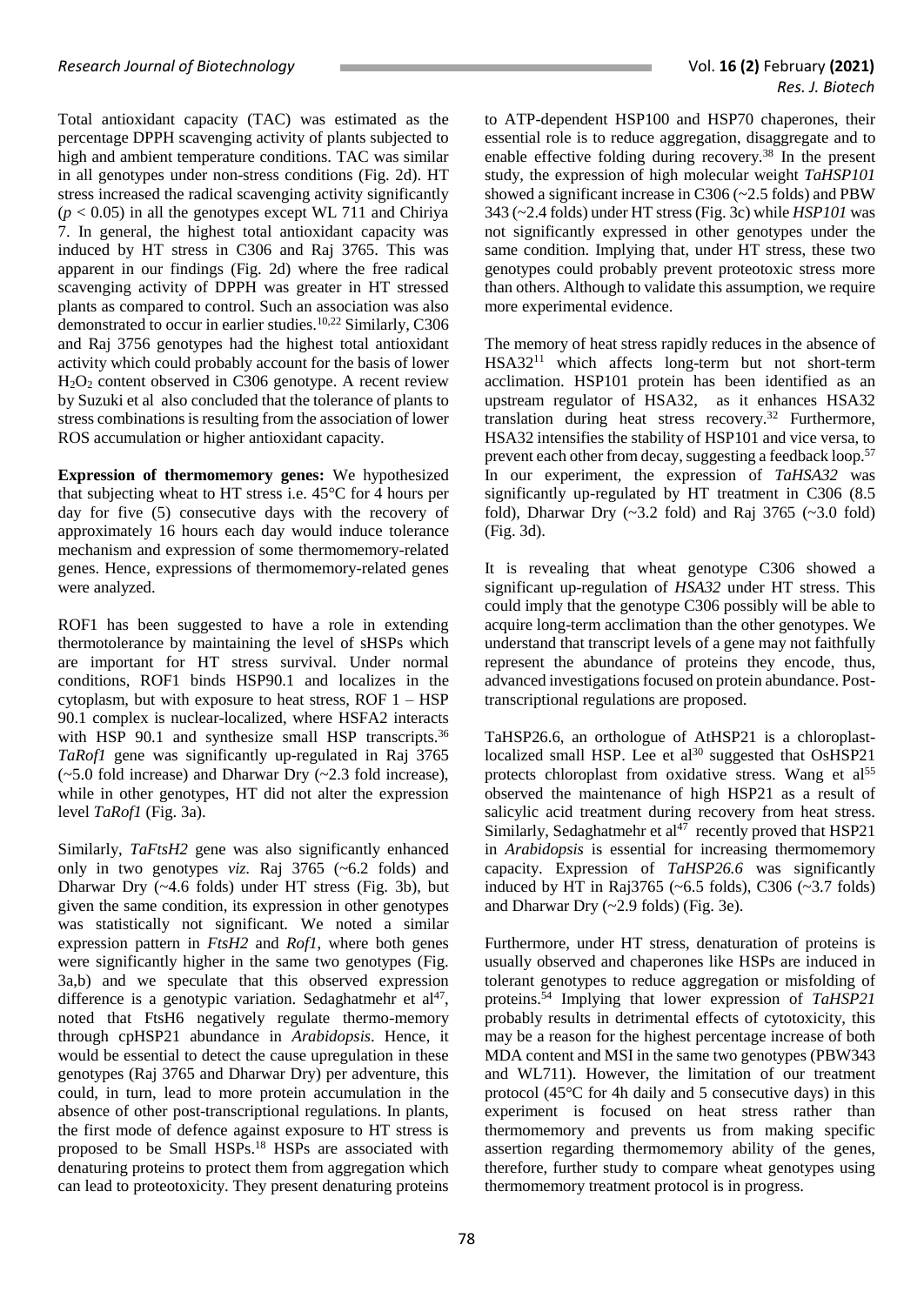



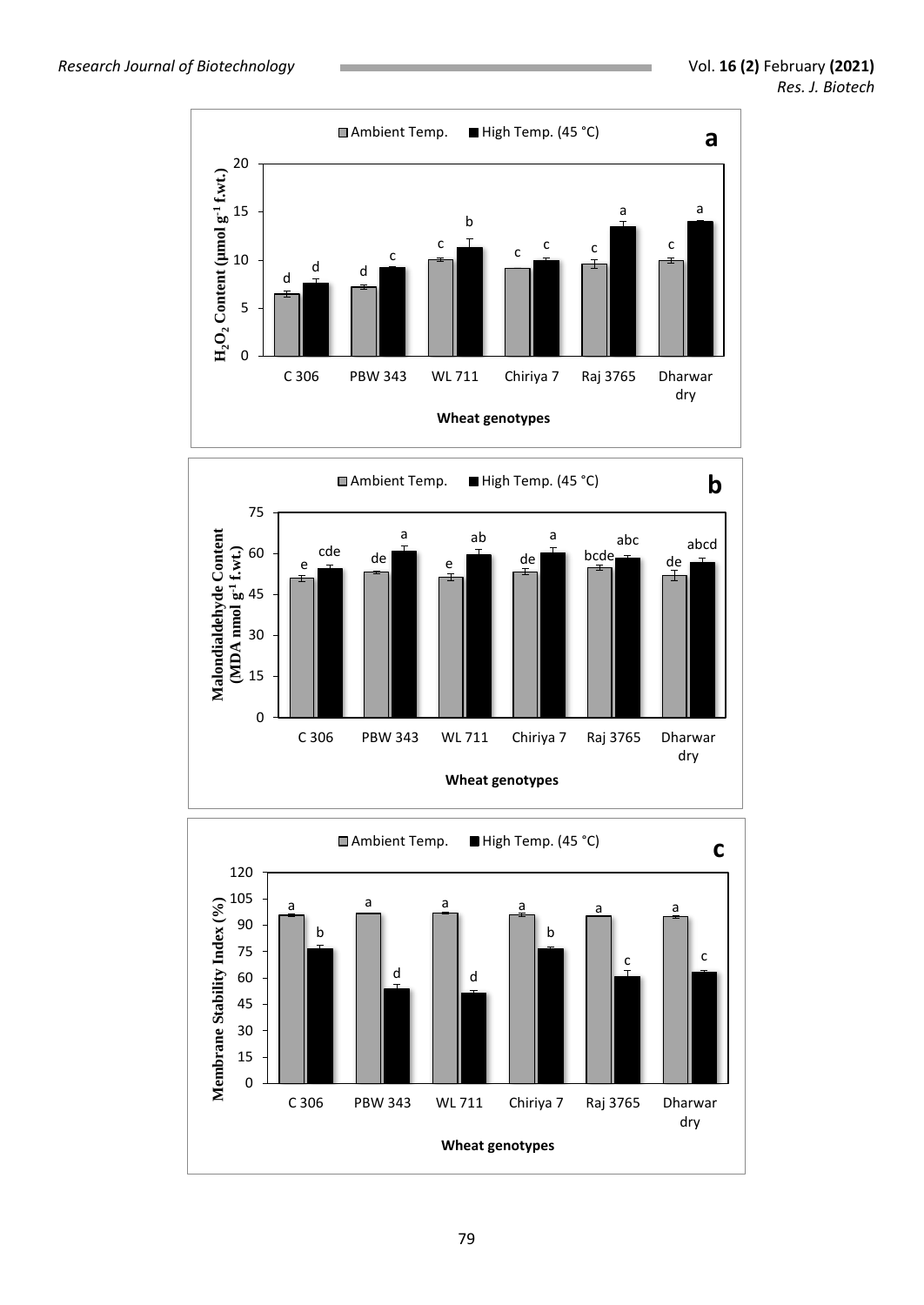

**Fig. 2: (a) Hydrogen Peroxide content, (b) Lipid Peroxidation, (c) Membrane Stability Index and (d) Total antioxidant capacity of wheat genotypes under Ambient (Control) and High-Temperature (Treatment)**  conditions. Mean  $\pm$  S.E (results are the average of three replications).

**Different lowercase letter on top of the graph indicate significantly different means (DMRT post-hoc test, P < 0.05)**



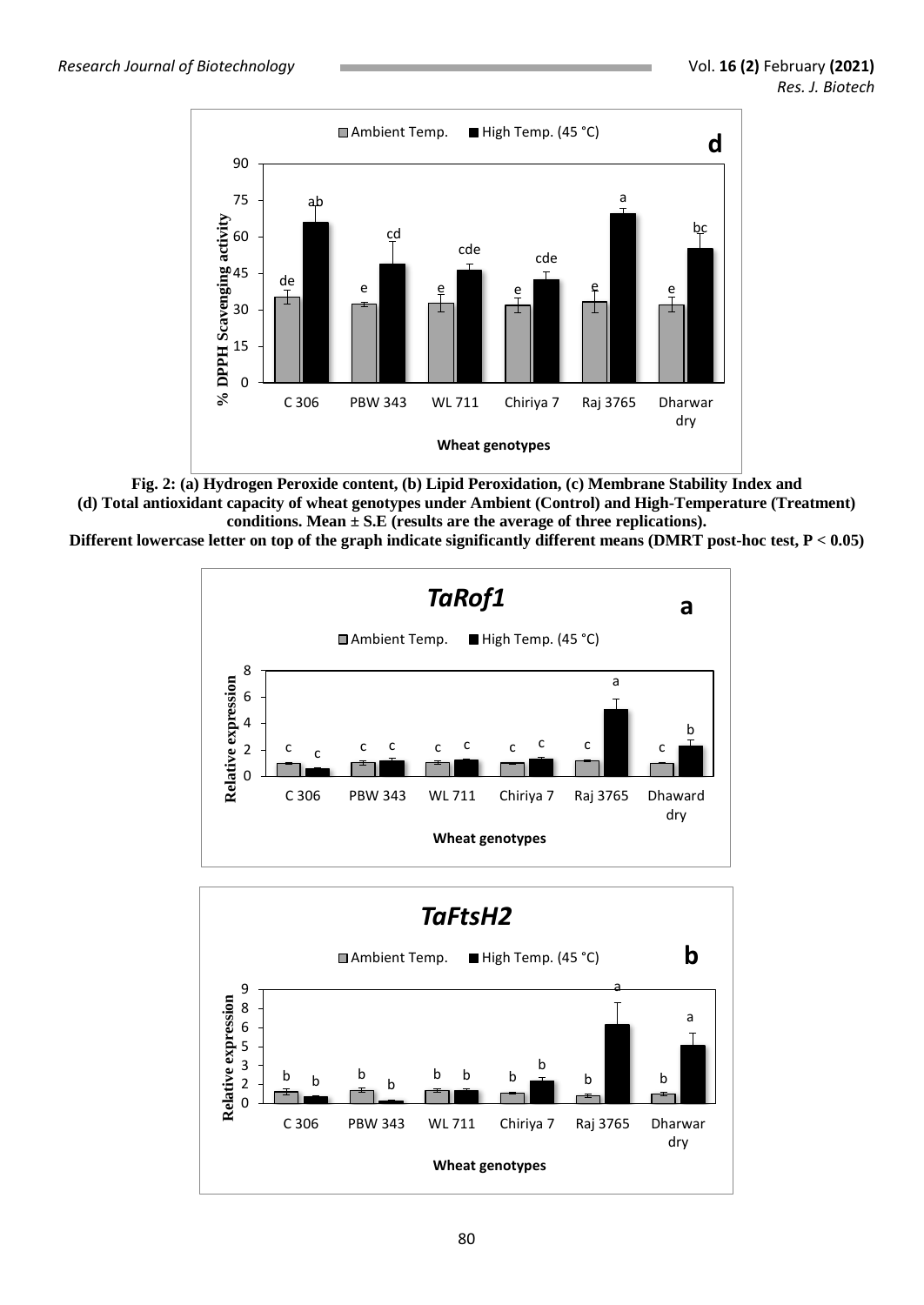

**Fig. 3: Expression analysis of thermomemory-related genes; (a)** *TaRof1***, (b)** *TaFtsH2***, (c)** *TaHSP101***, (d)** *TaHSA32* **and (e)** *TaHSP26.6* **of wheat genotypes under Ambient (Control) and High-Temperature (Treatment) conditions. Mean ± S.E (results are the average of three biological replications and two technical replications). Different lowercase letter on top of the graph indicate significantly different means (DMRT post-hoc test, P < 0.05)**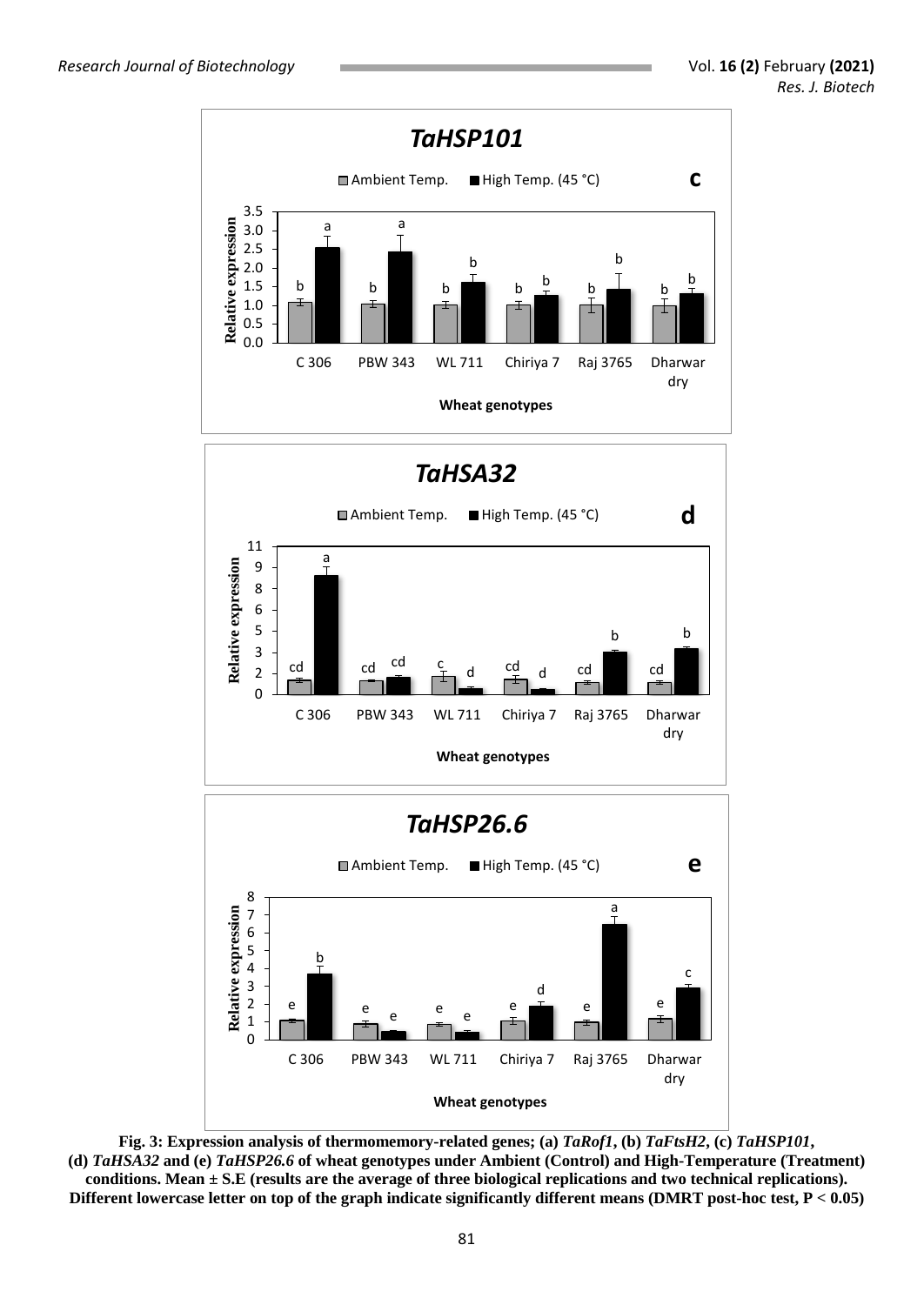**Yield and its components:** HT stress treatment reduced the yield of all the genotypes as compared with control (Fig. 4a). Percentage reduction in yield was quite less in C306 and Raj 3765 with approximately 14% and 18% respectively. Meanwhile, PBW 343 and Chiriya 7 had the highest yield reduction percentage of 33% and 26% respectively. The test weight of thousand grains (Fig. 4b) and harvest index (Fig. 4c) both showed a similar trend as stated above, there was no significant difference in the effect of HT stress, but the genotypic difference was apparent.

Using iPASTIC, six yield based indices were calculated (Table 1) using the yield of high temperature stressed plants and that of plants in ambient condition (i.e. controlled plants) for the six genotypes evaluated in this study. Relative change in yield resulting from HT stress for each genotype showed that C306, Raj 3765 and Dharwar Dry had the lowest percentage changes i.e. 14.17%, 18.03% and 24.73% respectively lower than their controls. Likewise, the Tolerance Index (TOL) with lower values are C306 (2.39), PBW343 (3.69), Raj 3765 (3.73) and Dharwar Dry (4.31).

Similarly, genotypes with the highest values in stress tolerance index (STI) in this study are Chiriya 7, Raj 3765 and C306. Stress susceptibility index (SSI) showed genotypes (C306, Raj 3765 and Dharwar Dry) having minimal reduction under HT stress compared to the controlled condition as tolerant genotypes. To further evaluate genotypic stability in both stressed (high temperature) and controlled condition. Yield index (YI), yield stability index (YSI) and relative stress index (RSI) were used and genotypes with the highest values are C306. Raj 3765 and Dharwar Dry.

The yield performance in ranks (Table 2) calculated for each index based on Spearman's rank‐order correlation coefficients contains some additional data such as sum of ranks (SR), average sum of ranks (AR) and standard deviation (SD) which can be used to eliminate the problem that may emanate from selecting a tolerant genotype by using a single index. Therefore, average sum of ranks (ASR) provides a suitable summary of all the nine indexes. Based upon the lower values of SR, we categorize; Raj 3765, C306 and Chiriya 7 as tolerant and PBW343, WL711 and Dharwar Dry as susceptible genotypes.

Several yield-based stress tolerance and susceptibility indices have been developed to accurately estimate stress tolerance of genotypes under stressful environmental conditions.<sup>40</sup> In this present study, we used nine (9) indices to identify tolerant and susceptible genotypes. From the result of these indices, we observed a huge variation in the outcome of each index, making it obvious that different genotypes were identified as tolerant and susceptible. Meanwhile, our goal was to use all the indices to identify the most tolerant and susceptible genotype based on yield data.

| <b>Wheat Genotypes</b> | $Yp \left( \pm SE \right)$ | $Ys$ ( $\pm SE$ ) | RC     | <b>TOL</b> | SSI  | <b>STI</b> | YI   | YSI  | <b>RSI</b> |
|------------------------|----------------------------|-------------------|--------|------------|------|------------|------|------|------------|
|                        | $g$ /plant                 | $g$ /plant        | $(\%)$ |            |      |            |      |      |            |
| C 306                  | $16.87 \pm 0.95$           | 14.48±0.91        | 14.17  | 2.39       | 0.61 | 0.78       | 1.07 | 0.86 | 1.12       |
| <b>PBW 343</b>         | $11.07 \pm 0.76$           | $7.38 \pm 1.01$   | 33.33  | 3.69       | 1.43 | 0.26       | 0.54 | 0.67 | 0.87       |
| WL 711                 | $16.64 \pm 1.06$           | $12.33 \pm 1.96$  | 25.90  | 4.31       | 1.11 | 0.66       | 0.91 | 0.74 | 0.97       |
| Chiriya 7              | $23.42 \pm 3.35$           | $17.11 \pm 0.72$  | 26.94  | 6.31       | 1.16 | 1.28       | .26  | 0.73 | 0.95       |
| Raj 3765               | $20.69 \pm 2.11$           | $16.96 \pm 0.73$  | 18.03  | 3.73       | 0.77 | 1.12       | .25  | 0.82 | 1.07       |
| Dharwar Dry            | $17.43 \pm 0.62$           | $13.12 \pm 0.88$  | 24.73  | 4.31       | 1.06 | 0.73       | 0.97 | 0.75 | 0.98       |

**Table 1 Yield performance of wheat genotypes under normal and high temperature condition.**

Control (Yp), Treatment (Ys), Relative change (RC), tolerance index (TOL), stress susceptibility index (SSI), stress tolerance index (STI), yield index (YI), yield stability index (YSI) and relative stress index (RSI)

**Table 2 Ranking of wheat genotypes based on various stress index.**

| <b>Wheat Genotypes</b> | $\mathbf{v}_{\mathbf{p}}$ | Ys | <b>TOL</b>   | SSI            | <b>STI</b>   | YI | YSI          | <b>RSI</b> | <b>SR</b> | <b>ASR</b> | <b>SD</b> |
|------------------------|---------------------------|----|--------------|----------------|--------------|----|--------------|------------|-----------|------------|-----------|
| C 306                  | 4                         | 3  |              |                |              | 3  |              |            | רו        | 2.13       | 1.25      |
| <b>PBW 343</b>         | 6                         | 6  | ◠            | <sub>6</sub>   | <sub>(</sub> | h  | <sub>0</sub> | 6          | 44        | 5.50       | 1.41      |
| WL 711                 |                           |    | 4            | $\overline{4}$ |              |    |              | 4          | 36        | 4.50       | 0.53      |
| Chiriya 7              |                           |    | <sub>6</sub> |                |              |    |              |            | 25        | 3.13       | 2.30      |
| Raj 3765               |                           | ◠  | ◠            |                | ◠            | ◠  | $\sim$       | ◠          | רו        | 2.13       | 0.35      |
| Dharwar Dry            |                           |    |              |                |              |    |              | ⌒          | 28        | 3.50       | 0.53      |

Control (Yp), Treatment (Ys), Tolerance index (TOL), stress susceptibility index (SSI), stress tolerance index (STI), yield index (YI), yield stability index (YSI), relative stress index (RSI), sum of ranks (SR), average sum of ranks (ASR) and standard deviation (SD)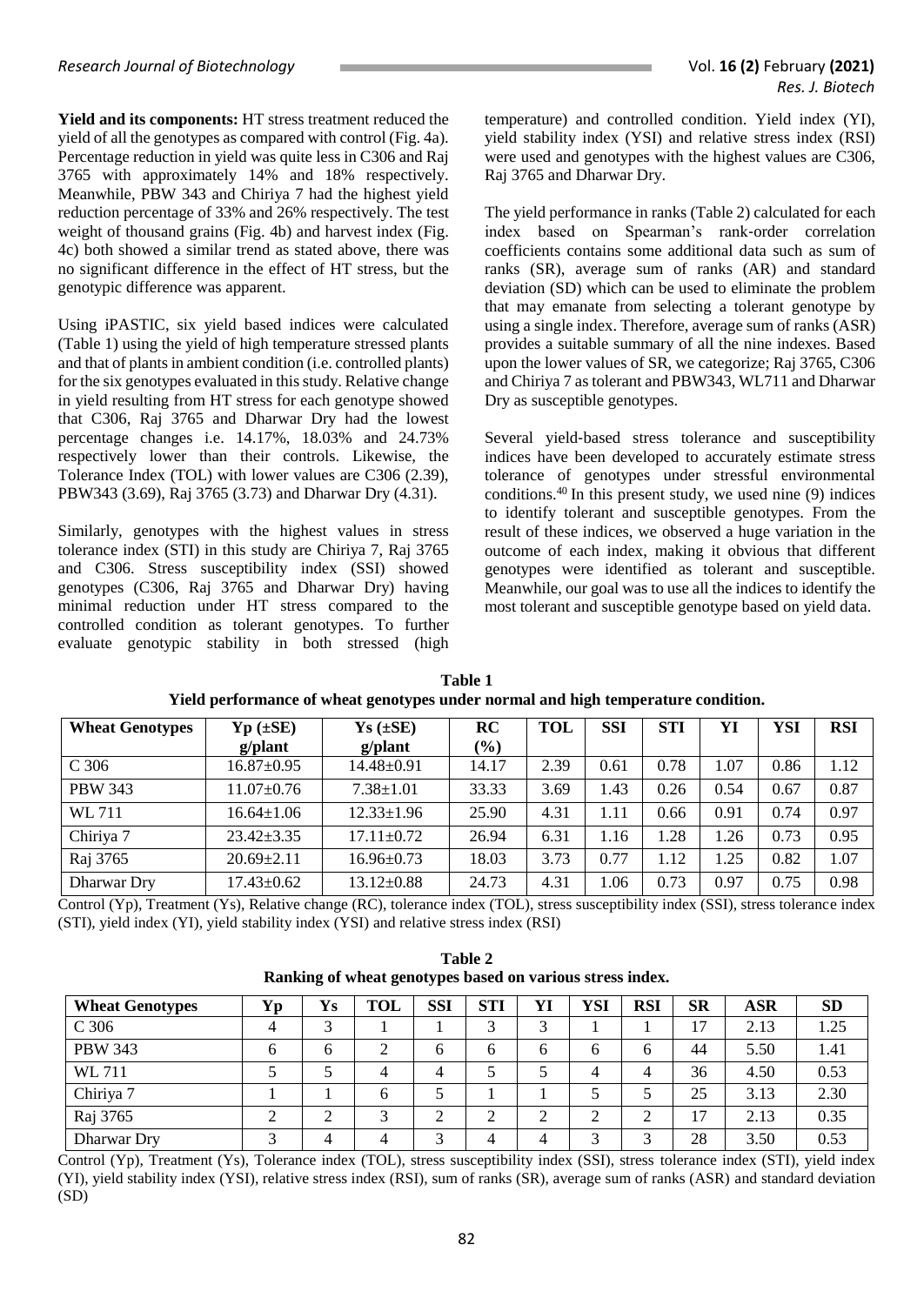

**Fig. 4: Yield and its components; (a) Yield, (b) 1000 seed weight and (c) Harvest index (H.I), of wheat genotypes under Ambient (Control) and High-Temperature (Treatment) conditions. Mean ± S.E (results are the average of three replications). Different lowercase letter on top of the graph indicate significantly different means (DMRT post-hoc test, P < 0.05)**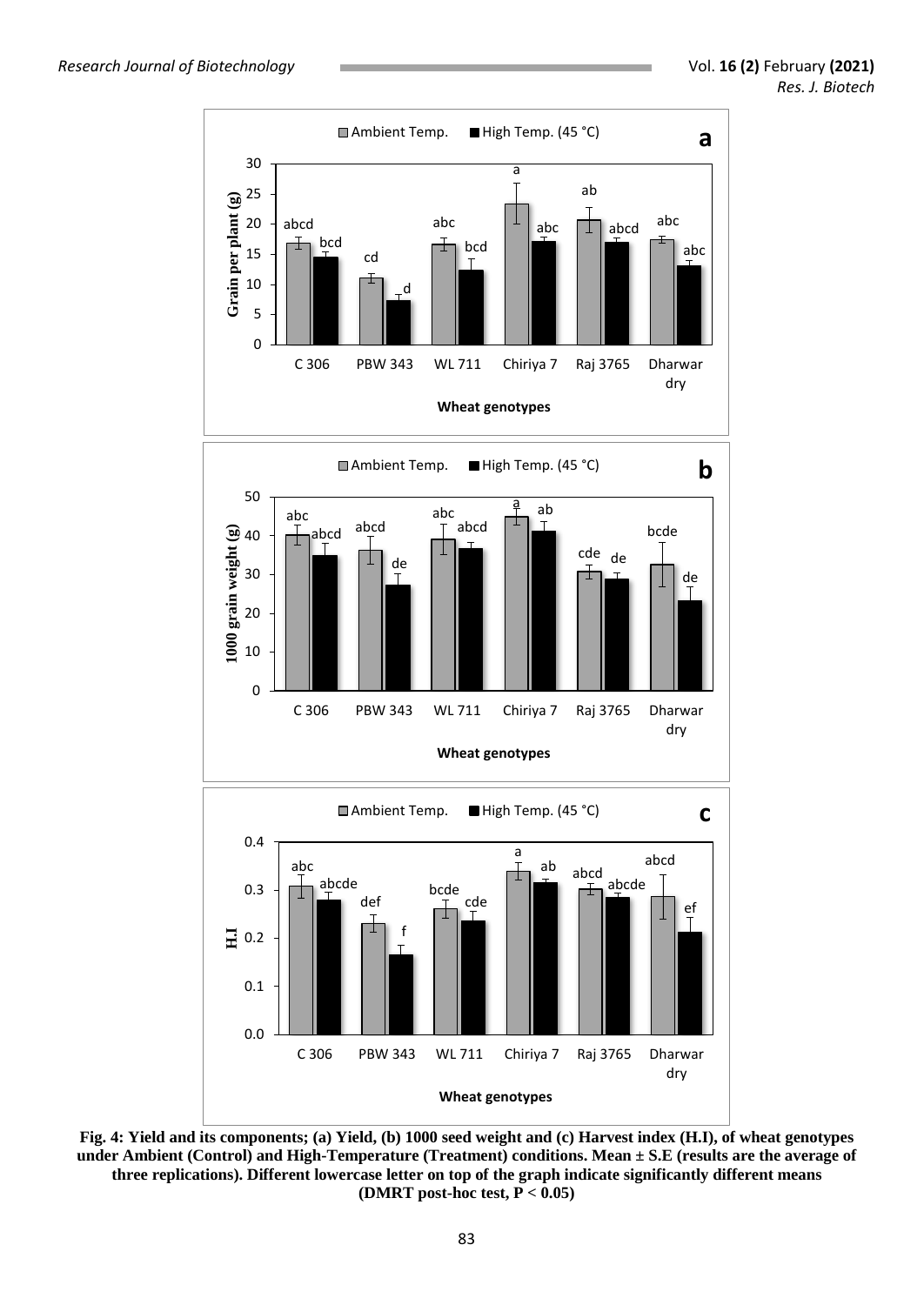In order, to eliminate this difficulty, we used the Average Sum of Rank (ASR) of all the indices<sup>14</sup> provided in table 2. With this, we narrowed down to the two (2) lowest ASR value; Raj 3765 and C306, predicted as two most tolerant genotype and the highest ASR; PBW343 and WL711 as the two most susceptible genotypes.

#### **Conclusion**

Taken together all the results of our experiment, we identify C306 and PBW343 as tolerant and susceptible genotypes respectively as of interest for further thermomemory-related research. Study on the synergetic effect of salicylic acid and thermomemory treatment on these selected genotypes is currently underway to further evaluate their abilities to retain stress memory.

## **Acknowledgement**

We are grateful to all faculties in the Division of Plant Physiology, ICAR-IARI, New Delhi, for infrastructure support. Omotayo Komolafe is grateful to ICAR for providing Ph.D. fellowship (NS - ICAR International fellowship).

## **References**

1. Ahuja I., De Vos R.C.H., Bones A.M. and Hall R.D., Plant molecular stress responses face climate change, *Trends Plant Sci*., **15**, 664–674 **(2010)**

2. Allakhverdiev S.I. et al, Heat stress: An overview of molecular responses in photosynthesis, *Photosynth. Res.,* **98**, 541–550 **(2008)**

3. Allen J.F., Why chloroplasts and mitochondria retain their own genomes and genetic systems: Colocation for redox regulation of gene expression, Proc Natl Acad Sci USA, 10231–10238 **(2015)**

4. Almeselmani M., Deshmukh P.S. and Sairam R.K., High temperature stress tolerance in wheat genotypes: role of antioxidant defence enzymes, *Acta Agron Hungarica,* **57**, 1–14 **(2009)**

5. Almeselmani M. et al, Protective role of antioxidant enzymes under high temperature stress, *Plant Sci,* **171**, 382–388 **(2006)**

6. Arora A., Sairam R.K. and Srivastava G.C., Oxidative stress and antioxidative system in plants, *Curr. Sci.,* **82**, 1227–1238 **(2002)**

7. Aviezer-Hagai K. et al, Arabidopsis immunophilins ROF1 (AtFKBP62) and ROF2 (AtFKBP65) exhibit tissue specificity, are heat-stress induced and bind HSP90, *Plant Mol Biol,* **63**, 237–255 **(2007)**

8. Bita C.E. and Gerats T., Plant tolerance to high temperature in a changing environment: Scientific fundamentals and production of heat stress-tolerant crops, *Front. Plant Sci.,* **4**, 273 **(2013)**

9. Brand-Williams W., Cuvelier M.E. and Berset C., Use of a free radical method to evaluate antioxidant activity, *LWT - Food Sci Technol,* **28**, 25–30 **(1995)**

10. Chakraborty U. and Pradhan D., High temperature-induced oxidative stress in *Lens culinaris*, role of antioxidants and

amelioration of stress by chemical pre-treatments, *J Plant Interact,* **6**, 43–52 **(2011)**

11. Charng Y.Y. et al, Arabidopsis Hsa32, a novel heat shock protein, is essential for acquired thermotolerance during long recovery after acclimation, *Plant Physiol,* **140**,1297–1305 **(2006)**

12. Crisp P.A. et al, Reconsidering plant memory: Intersections between stress recovery, RNA turnover and epigenetics, *Sci Adv,* **2**, 1–14 **(2016)**

13. Driedonks N. et al, Multi-level interactions between heat shock factors, heat shock proteins and the redox system regulate acclimation to heat, *Front. Plant Sci.,* **6**, 999 **(2015)**

14. Etminan A. et al, Determining the best drought tolerance indices using artificial neural network (ANN): insight into application of intelligent agriculture in agronomy and plant breeding, *Cereal Res Commun,* **47**, 170–181 **(2019)**

15. FAO WFP, WHO The state of food security and nutrition in the world 2017, <http://www.fao.org/faostat/en/#data/QC/visualize> **(2017)**

16. Greer D.H., Berry J.A. and Björkman O., Photoinhibition of photosynthesis in intact bean leaves: role of light and temperature and requirement for chloroplast-protein synthesis during recovery, *Planta,* **168**, 253–260 **(1986)**

17. Grover A., Mittal D., Negi M. and Lavania D., Generating high temperature tolerant transgenic plants: Achievements and challenges, *Plant Sci.,* **205**, 38-47 **(2013)**

18. Haslbeck M. and Vierling E., A first line of stress defense: Small heat shock proteins and their function in protein homeostasis, *J Mol Biol,* **427**, 1537–1548 **(2015)**

19. Heath R.L. amnd Packer L., Photoperoxidation in isolated chloroplasts I. kinetics and stoichiometry of fatty acid peroxidation, *Arch Biochem Biophys,* **125**, 189–198 **(1968)**

20. Hou M., Tian F., Zhang T. and Huang M., Evaluation of canopy temperature depression, transpiration and canopy greenness in relation to yield of soybean at reproductive stage based on remote sensing imagery, *Agric Water Manag,* **222**, 182–192 **(2019)**

21. IPCC Climate change 2014: impacts, adaptation and vulnerability **(2014)**

22. Kang H.M. and Saltveit M.E., Antioxidant enzymes and DPPH-radical scavenging activity in chilled and heat-shocked rice (*Oryza sativa* L.) seedlings radicles, *J Agric Food Chem,* **50,** 513– 518 **(2002)**

23. Khanna-Chopra R. and Viswanathan C., Evaluation of heat stress tolerance in irrigated environment of *T. aestivum* and related species I, Stability in yield and yield components, *Euphytica*, **106(2)**, 169-180 **(1999)**

24. Kotak S. et al*,* Complexity of the heat stress response in plants, *Curr Opin Plant Biol,* **10**, 310–316 **(2007)**

25. Kreps J.A. et al, Transcriptome changes for Arabidopsis in response to salt, osmotic and cold stress, *Plant Physiol,* **130**, 2129– 2141 **(2002)**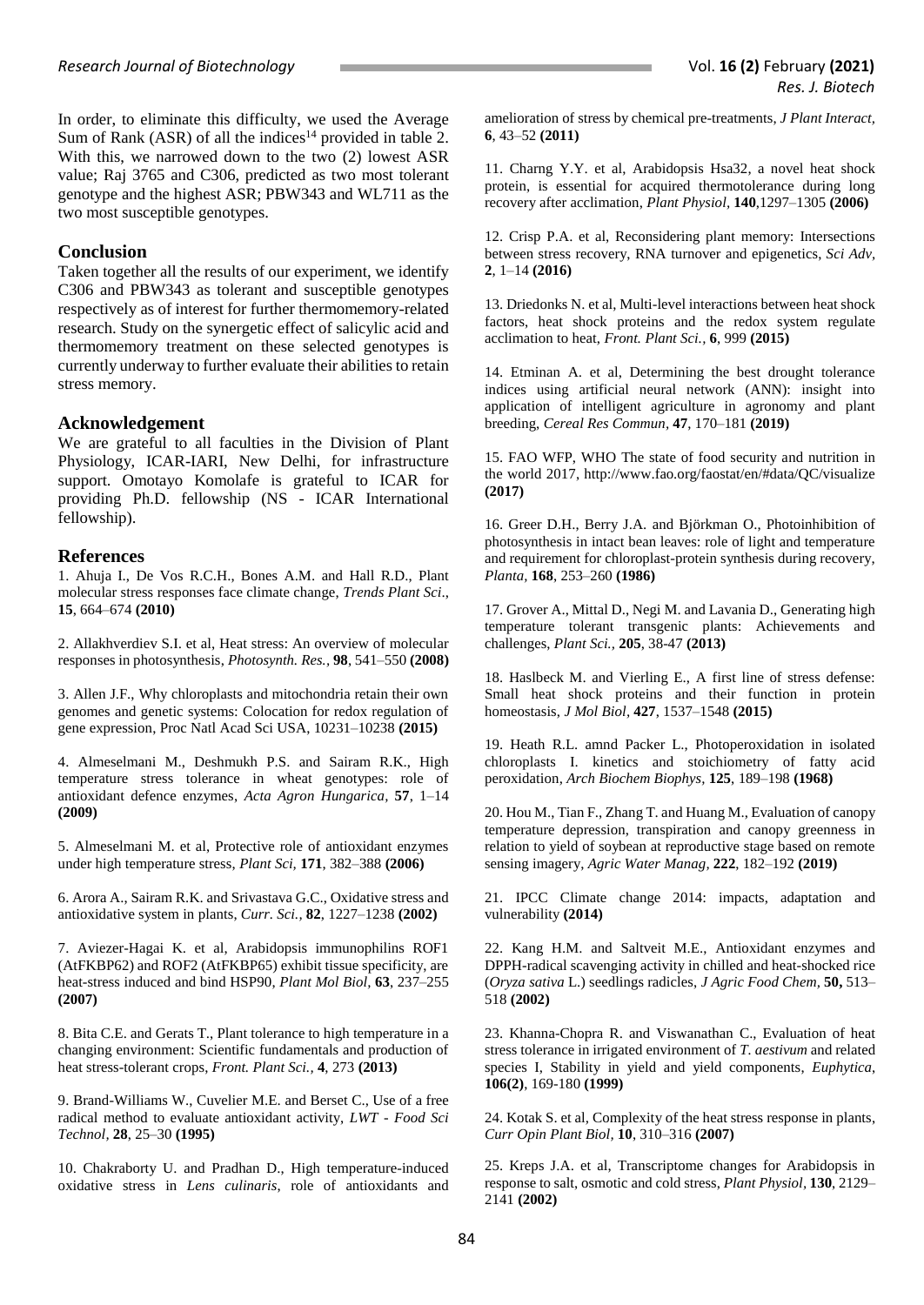26. Kreslavski V.D., Los D.A., Allakhverdiev S.I. and Kuznetsov V.V., Signaling role of reactive oxygen species in plants under stress, *Russ. J. Plant Physiol.,* **59**, 141–154 (**2012**)

27. Kumar M. et al, Canopy temperature depression (CTD) and canopy greenness associated with variation in seed yield of soybean genotypes grown in semi-arid environment, *South African J Bot,* **113**, 230–238 **(2017)**

28. Kumar R.R. and Rai R.D., Can Wheat Beat the Heat: Understanding the Mechanism of Thermotolerance in Wheat (*Triticum aestivum* L.) A Review, *Budapest Cereal Res Commun,* **42**, 1–18 **(2014)**

29. Kurepin L.V. et al, Stress-related hormones and glycinebetaine interplay in protection of photosynthesis under abiotic stress conditions, *Photosynth. Res.,* **126**, 221–235 **(2015)**

30. Lee B.H. et al, Expression of the chloroplast-localized small heat shock protein by oxidative stress in rice, *Gene,* **245**, 283–290 **(2000)**

31. Li J. et al, Global Priority Conservation Areas in the Face of 21st Century Climate Change, *PLoS One,* **8(1),** e54839 **(2013)** 

32. Lin M.Y. et al, A positive feedback loop between HEAT SHOCK PROTEIN101 and HEAT STRESS-ASSOCIATED 32- KD PROTEIN modulates long-term acquired thermotolerance illustrating diverse heat stress responses in rice varieties, *Plant Physiol,* **164**, 2045–2053 **(2014)** 

33. Livak K.J. and Schmittgen T.D., Analysis of relative gene expression data using real-time quantitative pcr and the 2−ΔΔCT method, *Methods,* **25**, 402–408 **(2001)**

34. Lu P.P. et al., Wheat Bax Inhibitor-1 interacts with TaFKBP62 and mediates response to heat stress, *BMC Plant Biol,* **18(1)**, 259 **(2018)**

35. Mason R.E., Mondal S., Beecher F.W. and Hays D.B., Genetic loci linking improved heat tolerance in wheat (*Triticum aestivum* L.) to lower leaf and spike temperatures under controlled conditions, *Euphytica,* **180**, 181–194 **(2011)** 

36. Meiri D. and Breiman A., Arabidopsis ROF1 (FKBP62) modulates thermotolerance by interacting with HSP90.1 and affecting the accumulation of HsfA2-regulated sHSPs, *Plant J,* **59**, 387–399 **(2009)**

37. Mendanha T., Rosenqvist E., Hyldgaard B. and Ottosen C.O., Heat priming effects on anthesis heat stress in wheat cultivars (*Triticum aestivum* L.) with contrasting tolerance to heat stress, *Plant Physiol Biochem,* **132**, 213–221 **(2018)**

38. Mogk A., Bukau B. and Kampinga H.H., Cellular handling of protein aggregates by disaggregation machines, *Mol. Cell,* **69**, 214–226 **(2018)**

39. Mukherjee S.P. et al, Implications of water stress-induced changes in the levels of endogenous ascorbic acid and hydrogen peroxide in *Vigna* seedlings, *Physiol Plant*, **58(2)**, 166-170 **(1983)**

40. Pour-Aboughadareh A. et al, iPASTIC: An online toolkit to estimate plant abiotic stress indices, *Appl Plant Sci,* **7**, e11278 **(2019)**

41. Pradhan G.P. et al, Effects of drought and high temperature stress on synthetic hexaploid wheat, *Funct Plant Biol,* **39**, 190-198 **(2012)**

42. Purushothaman R. et al, Association of mid-reproductive stage canopy temperature depression with the molecular markers and grain yields of chickpea (*Cicer arietinum* L.) germplasm under terminal drought, *F Crop Res,* **174**, 1–11 **(2015)**

43. Rejeb K.B., Abdelly C. and Savouré A., How reactive oxygen species and proline face stress together, *Plant Physiol Biochem,* **80**, 278–284 **(2014)**

44. Reynolds M. et al, Physiological and Morphological Traits Associated With Spring Wheat Yield Under Hot, Irrigated Conditions, *Funct Plant Biol,* **21**, 717 **(1994)**

45. Ruelland E. and Zachowski A., How plants sense temperature, *Environ Exp Bot,* **69**, 225–232 **(2010)**

46. Sairam R.K., Effect of moisture-stress on physiological activities of two contrasting wheat genotypes, *Indian J Exp Biol,* **32**, 594–597 **(1994)**

47. Sedaghatmehr M., Mueller-Roeber B. and Balazadeh S., The plastid metalloprotease FtsH6 and small heat shock protein HSP21 jointly regulate thermomemory in Arabidopsis, *Nat Commun,* **7**, 12439 **(2016)** 

48. Sedaghatmehr M*.* et al, A regulatory role of autophagy for resetting the memory of heat stress in plants, *Plant Cell Environ,* **42**, 1054–1064 **(2018)**

49. Shahnejat-Bushehri S., Mueller-Roeber B. and Balazadeh S., Arabidopsis NAC transcription factor JUNGBRUNNEN1 affects thermomemory associated genes and enhances heat stress tolerance in primed and unprimed conditions, *Plant Signal Behav,* **7**, 1518- 1521 **(2012)**

50. Singh A.K. and Singhal G.S., Effect of irradiance on the thermal stability of thylakoid membrane isolated from acclimated wheat leaves, *Photosynthetica,* **39**, 23–27 **(2001)**

51. Spearman C., Measurement of association, Part II, Correction of systematic deviations, *Am J Psychol,* **15**, 88-101 **(1904)**

52. Thapa S. et al, Canopy temperature depression at grain filling correlates to winter wheat yield in the U.S. Southern High Plains, *F Crop Res,* **217**, 11–19 **(2018)**

53. Timperio A.M., Egidi M.G. and Zolla L., Proteomics applied on plant abiotic stresses: Role of heat shock proteins (HSP), *Journal of Proteomics*, **71(4),** 391-411 **(2008)** 

54. VanWallendael A. et al, A Molecular View of Plant Local Adaptation: Incorporating Stress-Response Networks, *Annu Rev Plant Biol,* **70**, 559–583 **(2019)**

55. Wang L.J. et al, Salicylic acid alleviates decreases in photosynthesis under heat stress and accelerates recovery in grapevine leaves, *BMC Plant Biol,* **10**, 34 **(2010)** 

56. Wang X. et al, Multiple heat priming enhances thermotolerance to a later high temperature stress via improving